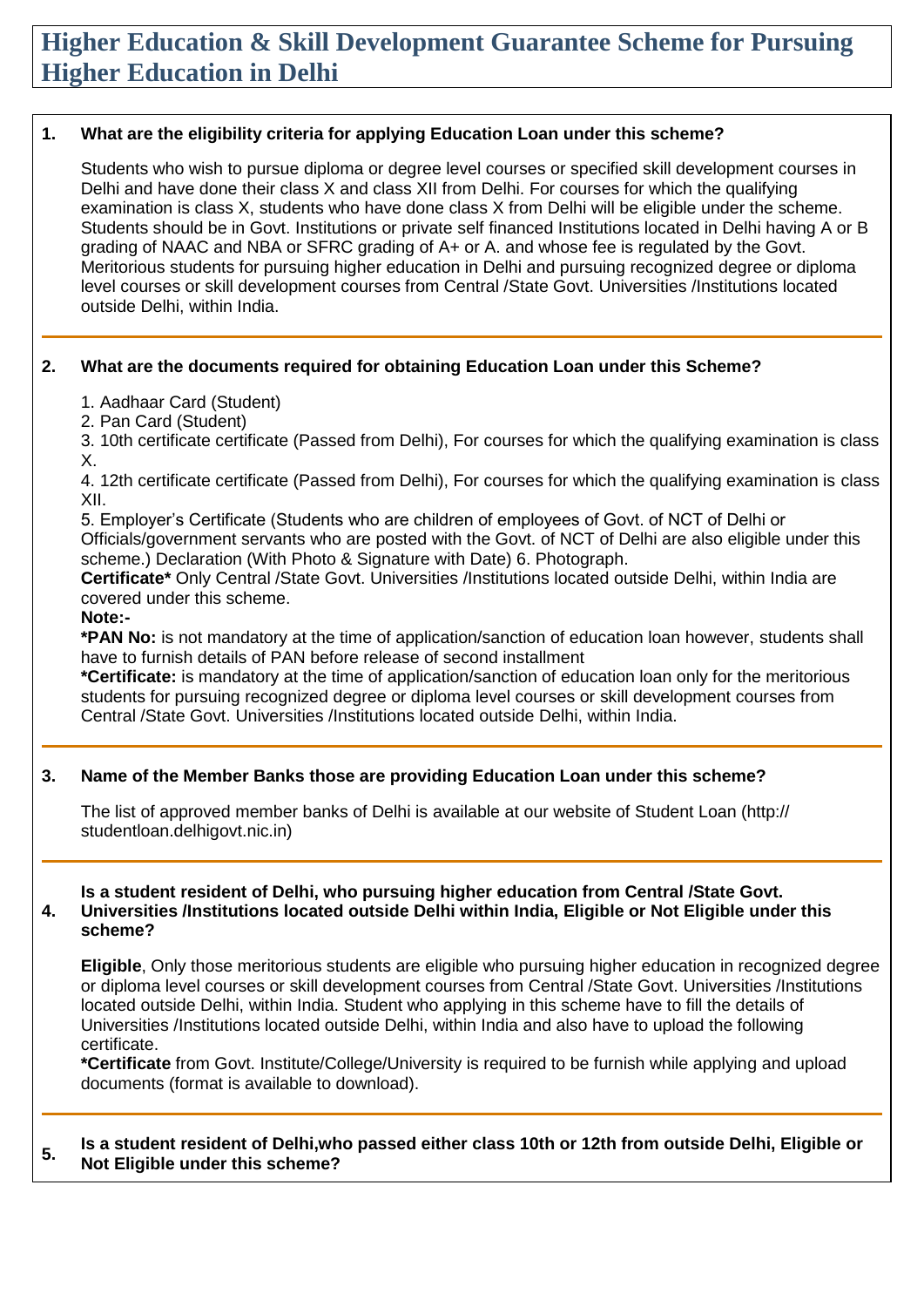**Not Eligible**, Only those students who have done their class X and class XII from Delhi is eligible under the scheme.

#### **6. Whether all Universities/Institutions/Colleges are covered under this scheme located OUTSIDE Delhi?**

Only Central /State Govt. Universities /Institutions located outside Delhi, within India are covered under this scheme.

#### **7. What is the Rate of Interest applied on Education Loan under this scheme?**

Rate of Interest: **\*Base Rate (BR)** of Selected Bank Plus (+) 2%. Note: **\*Base Rate:** May vary from Bank to Banks.

#### **8. Is there any guarantee/margin money required to be furnished to the bank?**

Not Required, No Collateral or Margin money is required to be paid by the students under this scheme.

#### **9. Whether all Universities/Institutions/Colleges of Delhi are covered under this scheme?**

Govt. Institutions or private self financed Institutions located in Delhi having A or B grading of NAAC and NBA or SFRC grading of A+ or A. and whose fee is regulated by the Govt." Only those Universities/Institutions which are located in Delhi and their fee is regulated by the Govt. are covered under this scheme. The guarantee will be available for loans for courses of Government Institutions. It will also be available for private self financed Institutions located in Delhi having A or B grading of NAAC and NBA or SFRC grading of A+ or A.

## **10. How to find the names of Universities/Institutions/Colleges, which are covered under this scheme of Delhi?**

The list of approved Universities/Institutions/Colleges are available at the link below: http://studentloan.delhigovt.nic.in .

#### **11. Where to submit application form for the education loan under this scheme?**

Student has to register himself/herself at the link below:- http://studentloan.delhigovt.nic.in . Only online applications will be accepted and hard copy of the application filled online along with uploaded documents is required to be submitted to the concerned Bank.

#### **12. How to apply for Education loan under this scheme?**

Student may find the Scheme details and related information for student loan scheme of Delhi Govt. at web-site link http://studentloan.delhi.gov.in and if found eligible under the scheme then apply online and Press APPLY NOW (it will take you at the web-site link https://edistrict.delhigovt.nic.in of e-District Portal Delhi). Or

If the student is eligible/aware of the scheme and want to Apply Online then goto the web-site link https://edistrict.delhigovt.nic.in of e-District Portal Delhi) Then get a registration under the below link: